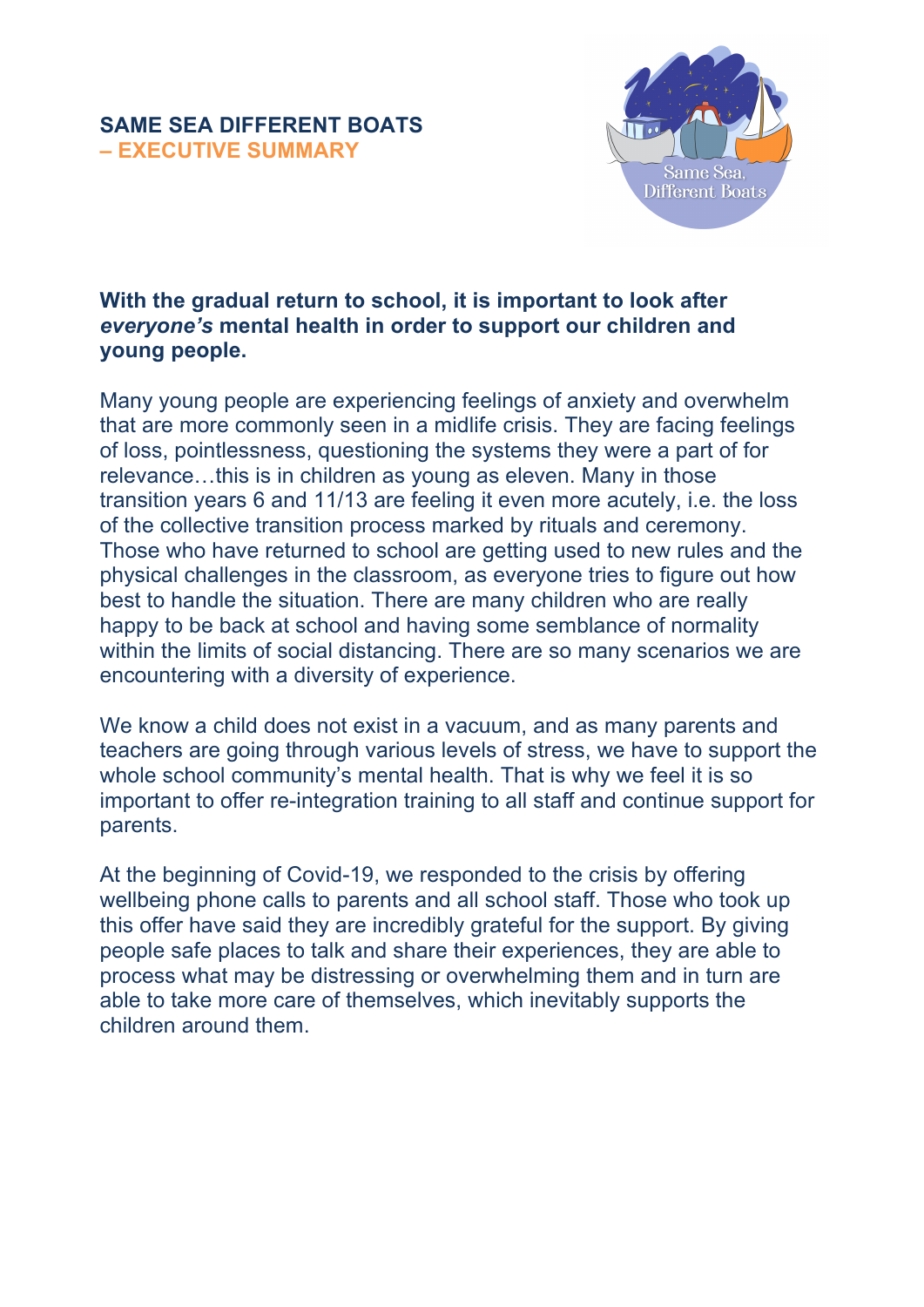Now with the return to schools we are responding by offering a broader range of initiatives that again focuses on the mental health and wellbeing of the whole community.

We are offering training to teachers so they can implement the therapeutically designed programme 'Same Sea Different Boats' to support with the re-integration process, creating a collective narrative of the diverse experiences during the Covid-19 lockdown period through the arts and storytelling. This is alongside the award-winning 'Life Skills for Mental Health and Wellbeing Whole School Communication System', which centres around simple, regular, consistent self-regulation techniques throughout the day.

**A workbook for Year 11/13s is available on the website, which can be downloaded to support these cohorts to work through their feelings and emotions around not doing GCSEs/A Levels or having the normal rituals and rites of passage that occur at this time of year. We are also offering small group work with those young people who want it on zoom and in school settings where appropriate.**

We have all been in the 'same sea' in this global pandemic, but our individual experiences have been very varied i.e. 'different boats'. Our interventions provide a safe, structured, creative way for school communities to make sense of this experience.

When we experience difficulties and trauma, science tells us that we need to talk, express, show how it has been for us, what our experience has been, in order to create a cohesive narrative. By doing this we move it from the emotional part of the brain into thinking and then the memory part. This process means we can later remember without the emotions experienced at the time overwhelming us. We also are aware that teaching self regulation techniques is the 2<sup>nd</sup> most successful way to improve attainment<sup>1</sup>, so helping our children through simple meditation or body awareness exercises supports them academically, and this approach underpins all the training offered by Light Education Training.

It is essential for everyone's mental health to allow the space and time to talk, to share and to be creative in those expressions in order to be able to be available and present in the now. Things go awry when we try to forget about things, saying "it wasn't a big deal, get over it, move on". This is like saying it is too hard to handle or if we ignore it, it will go away. But the opposite is actually true… if we try to ignore what has happened